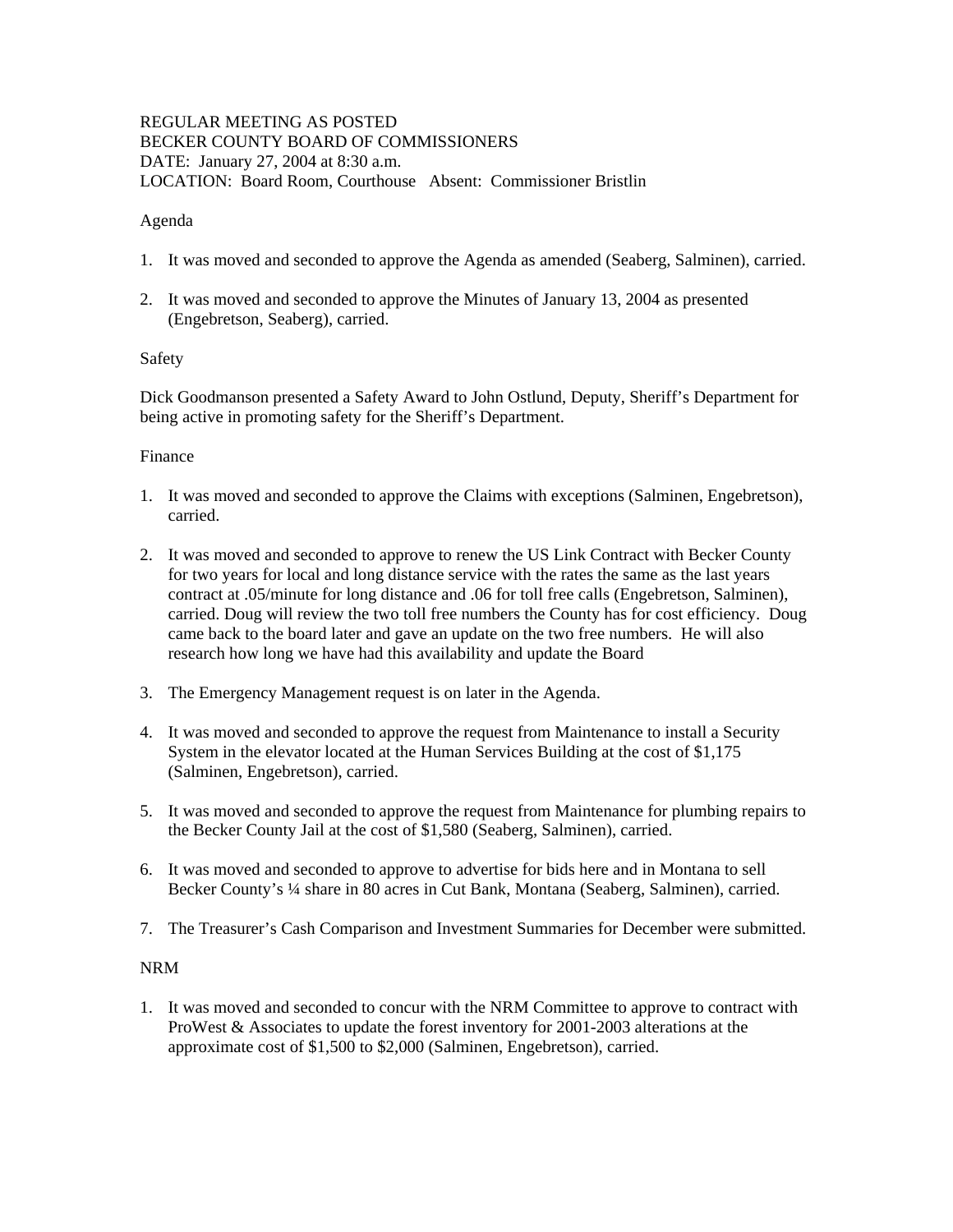2. It was moved and seconded to concur with the NRM Committee to approve to contract with Tree Services of Lake Park, low bidder in the amount of \$750, for stump grinding approximately 2,000 feet of snowmobile trail (Engebretson, Salminen), carried.

# Multi-County Nursing

- 1. Nancy Bauer presented the Multi-County Nursing Service Budget for 2004 for approval of Becker County's allocation and the full line item budget for Becker County in the amount of \$961,172 (Engebretson, Salminen), carried.
- 2. The Board was given an update on Public Health Preparedness for 2004.

# Human Services

- 1. It was moved and seconded to approve the agenda as amended (Engebretson, Seaberg), carried.
- 2. It was moved and seconded to approve the Transit Claims (Seaberg, Engebretson), carried.
- 3. It was moved and seconded to approve the training and travel request for Matt Casey at the estimated cost of \$1,575 (Salminen, Seaberg), carried.
- 4. The Elderly waiver/PMAP Integration was discussed and information provided.
- 5. Purchase of Services Contracts:
	- a. Detroit Lakes and Frazee Family Support services Contracts (Salminen, Seaberg), carried.
	- b. Lakes Counseling Center treatment services (Salminen, Engebretson), carried.
	- c. Glenmore Recovery Center outpatient services (Engebretson, Salminen), carried.
	- d. Lakes Homes & Program Development, Inc. (Salminen, Engebretson), carried.
	- e. Becker County Developmental Achievement (Salminen, Seaberg), carried.
	- f. Blue Sky Inc. providing in-home waivered services (Salminen, Seaberg), carried.
- 6. It was moved and seconded to approve the Human Services Claims (Salminen, Engebretson), carried.
- 7. It was moved and seconded to accept the Public Assistance Applications (Engebretson, Salminen), carried.
- 8. An update on the Juvenile Justice Initiative was given to the Board.

## Emergency Management

1. It was moved and seconded to concur with the Finance Committee to approve the purchase of a new WeatherSentry 4.0 system by the Emergency Management Department at the cost of \$6,743 for 36 months and installation fees and shipping and handling fees of around \$675 (Salminen, Engebretson), carried.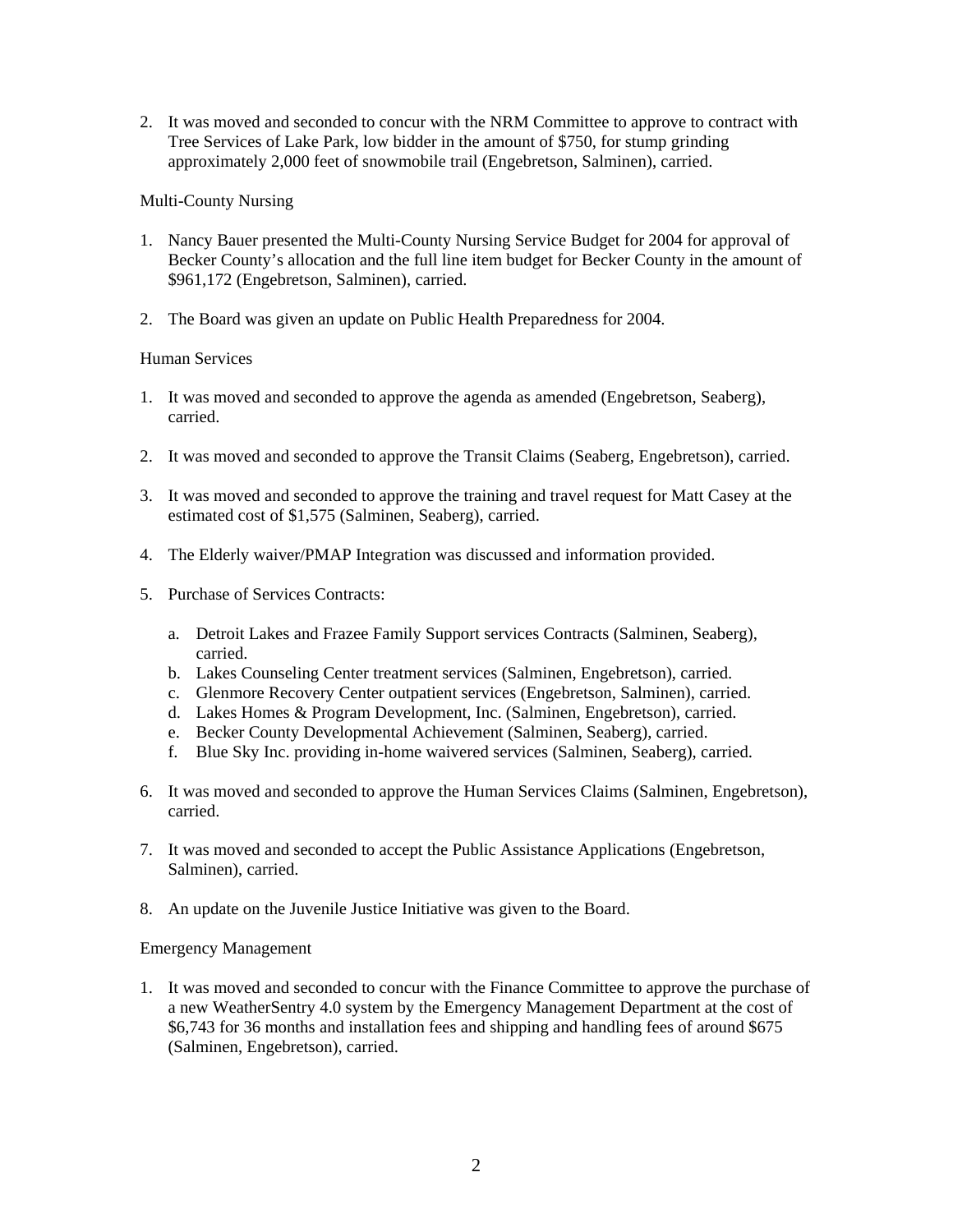#### Assessor

1. It was moved and seconded to approve the following Abatements (Engebretson, Salminen), carried.

2003 Tax Payable

| Parcel #    | Twn/Cty | Amount | Reason     |
|-------------|---------|--------|------------|
| 02.8044.000 | Audubon | \$ 84  | Correction |
| 08.0098.000 | Detroit | 170    | Homestead  |

2. A request for an Abatement on Parcel # 28.8053.000 for \$116 was tabled for further information.

#### Commissioners

- 1. Reports & Correspondence
- 2. Appointments:
	- a. It was moved and seconded to re-appoint Bruce Hein as a representative on the Board of Directors of the Red River Valley Development Association (Engebretson, Salminen), carried.
	- b. It was moved and seconded to appoint Commissioner Engebretson as an alternate on the Western Area City County Cooperative (WACCO) Board (Salminen, Seaberg), carried.
- 3. It was moved and seconded to approve to renew the membership with Lakes County Service Cooperative for 2004 from January 1, through December 31, of each year (Salminen, Seaberg), carried.
- 4. It was moved and seconded to approve any Commissioners attendance at the Forest Roads Management Meeting on Thursday, January 29, 2004 at 7:00 p.m., Tamarac Wildlife Refuge (Engebretson, Seaberg), carried.
- 5. David Burd, Dan Berg, Bea and Bill Purdy were present to update the Board on the Resort Task Force Meetings.
- 6. It was moved and seconded to approve supporting a letter to the Legislators addressing the growing dilemma involving the decline of resorts in the State of Minnesota and the devastating economic effects of that decline to Becker county as well as the entire State of Minnesota (Salminen, Engebretson), carried.
- 7. Mr. Leslie Just addressed the Board with a concern over the leased use of the First Lutheran Parking Lot for Courthouse Parking. The County Administrator explained that to comply with City of Detroit Lakes Building Codes, we have to provide additional parking of 30 spots. He also was concerned over snow removal from that parking lot.